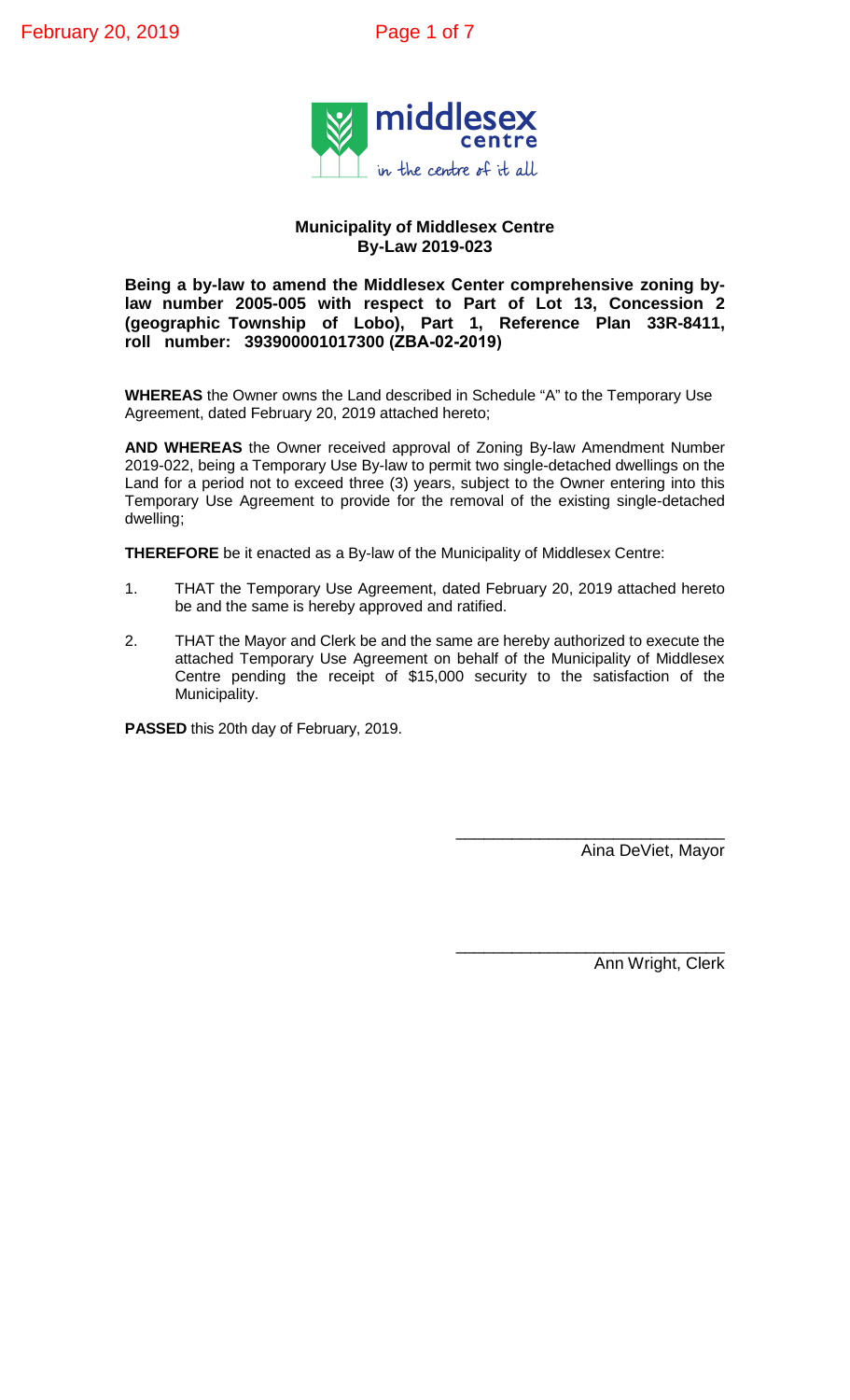THIS TEMPORARY USE AGREEMENT made on the 20th day of February, 2019.

BETWEEN:

## **MUNICIPALITY OF MIDDLESEX CENTRE**

(hereinafter referred to as the "**Municipality**")

OF THE FIRST PART

and

# **MIGUEL ARANGO AND MARIA LONDONO**

(hereinafter referred to as the "**Owners**")

OF THE SECOND PART

WHEREAS the **Owners** are the registered **Owners** of the land (hereinafter referred to as the "**Land**") known municipally as 22622 Jury Road and described as Part of Lot 13, Concession 2 (geographic Township of Lobo), Part 1, Reference Plan 33R-8411, in the **Municipality** of Middlesex Centre, in the County of Middlesex, as described in Schedule "A" to this Agreement;

WHEREAS the **Owners** have made application, pursuant to section 39 of the *Planning Act*, to the **Municipality** of Middlesex Centre, for permission to erect a new dwelling on the **Land,** as generally shown in Schedule "B", while the existing single detached dwelling remains on the **Land**;

WHEREAS on February 20th, 2019 the Council of the **Municipality** of Middlesex Centre did enact temporary use Zoning By-law Amendment 2019-022 on the following condition:

That the **Owners** be required to enter into a Temporary Use Agreement with the **Municipality** and submit a deposit of \$15,000 to ensure that the removal of the existing single-detached dwelling and the two existing accessory buildings occurs.

AND WHEREAS the parties have agreed that this Agreement satisfactorily addresses the above mentioned condition relating to a deposit to be lodged with the **Municipality**;

NOW THEREFORE THIS AGREEMENT WITNESSES that, in consideration of the sum of one dollar (\$1.00) now paid by the **Municipality** to the **Owners**, the receipt and sufficiency of which consideration the **Owners** hereby acknowledge, and in consideration of the **Municipality** issuing a building permit the **Owners** agree and covenants with the **Municipality** as follows:

- 1. Within ninety (90) days of the Final Inspection with respect to the proposed new single detached dwelling on the **Land**, the **Owners** shall remove from the **Land** the existing single detached dwelling and the two existing accessory buildings.
- 2. Notwithstanding paragraph 1, whether or not a Final Inspection has been completed in connection with the proposed new single detached family dwelling on the **Land**, the **Owners** shall remove from the **Land** the existing single detached dwelling and the two existing accessory buildings on or before February 20<sup>th</sup>, 2022.
- 3. The **Owners** agree to lodge with the **Municipality** at the time of the execution of this Agreement a Letter of Credit from a chartered bank or such other form of security as is satisfactory to the **Municipality** guaranteeing payment of FIFTEEN THOUSAND (\$15,000.00) DOLLARS, for the purpose of securing performance of the **Owner's** obligation in paragraphs 1 and 2 above; and, subject to them having realized upon it as permitted by paragraph 5 of this Agreement, the **Municipality** shall return the Letter of Credit or other security, as the case may be, to the **Owners** after the demolition has been completed to the satisfaction of the **Municipality**.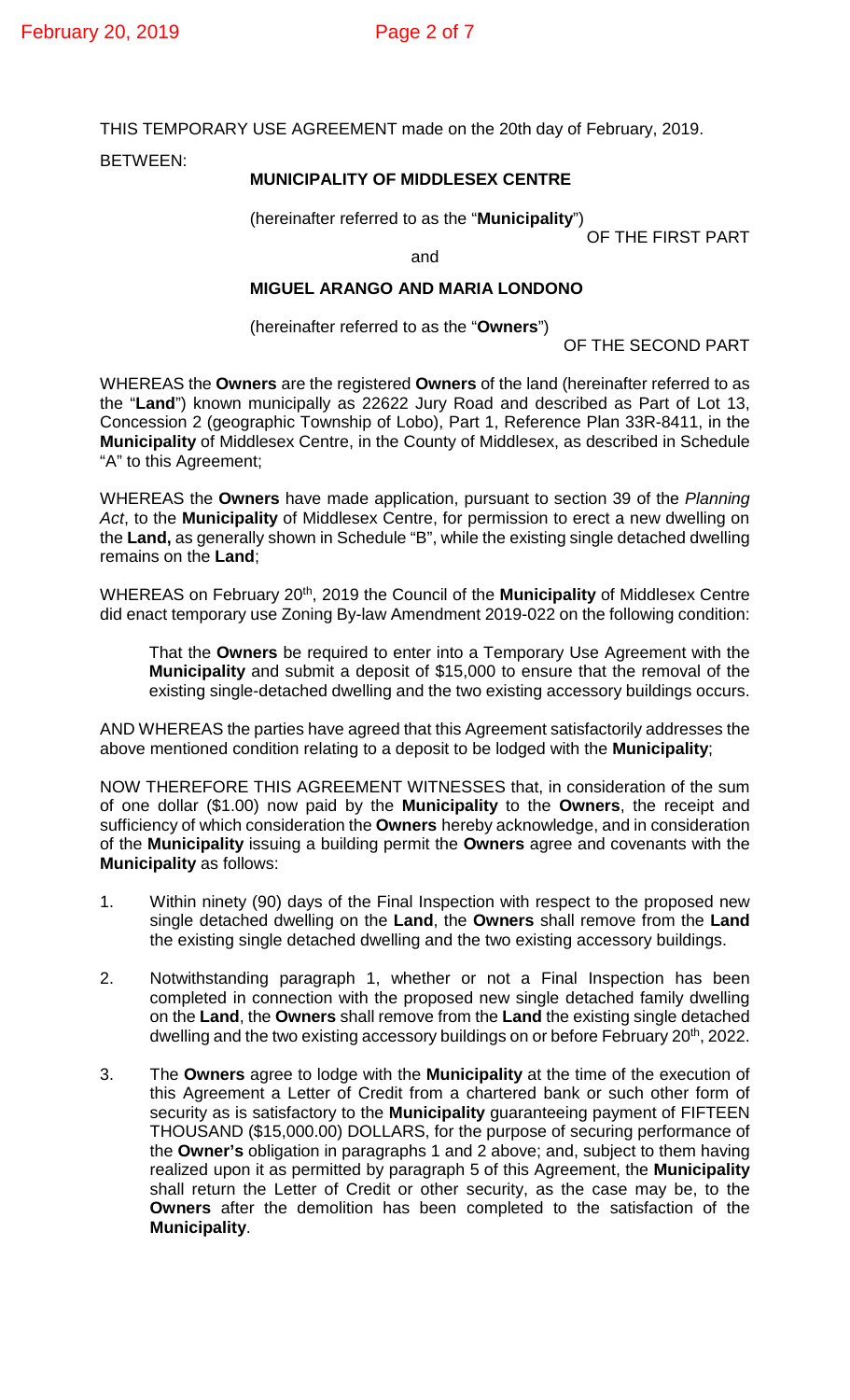Temporary Use Agreement between 22 Municipality of Middlesex Centre and Miguel Arango and Maria Londono

- 4. In addition to any other remedy which the **Municipality** may have against the **Owners** for breach of this Agreement, after first giving five (5) days' notice to the **Owners**, the **Municipality** may, at any time and from time to time, realize upon and demand that all or any part of the funds available under such Letter of Credit, or other security, be paid to the **Municipality** and, when so paid, the same shall be placed in a separate account in the name of the **Municipality** which account shall stand as security for the performance the **Owner**'s obligation in accordance with paragraphs 1 and 2; and the provisions of this Agreement regarding the release of the Letter of Credit, or other security, shall apply mutatis mutandis to the release of funds out of the said separate account to the **Owners**. The **Municipality** may use the funds derived from a call or calls on the Letter of Credit, or other security, to pay the cost of doing any work or thing in respect of which the **Owners** is in default, or to recover such costs if the **Municipality** has done such work or thing prior to realizing upon and enforcing the security. Similarly, the **Municipality** may recover any money which it has paid and which the **Owners** ought to have paid or any money, which is otherwise due to the **Municipality** from the **Owner** under the terms of this Agreement. If the funds derived from the security exceed the amount due to the **Municipality**, the excess shall be refunded to the **Owners** of the Land after such removal has been completed to the satisfaction of the **Municipality**; but, if there is a deficiency, the same shall be recoverable from the **Owners** forthwith upon demand.
- 5. If the **Owners** do not remove the existing single-detached dwelling and accessory buildings in accordance with paragraphs 1 or 2, then, in addition to any other remedy which the **Municipality** may have against the **Owner** for breach of this Agreement, the **Municipality**, at its option, after first giving the **Owners** at least thirty (30) days' written notice;
- 5.1 May enter and re-enter the Land and demolish and remove the existing single detached dwelling and accessory buildings, as aforesaid, and may recover the cost of so doing from the **Owners**;
- 5.2 May make any payment which ought to have been made by the **Owners** and recover the amount thereof from the **Owners**; and/or
- 5.3 May do any other thing required of the **Owners** by this Agreement and recover the cost of so doing from the **Owners**; and it is understood and agreed by the parties that the entry upon the Land by the **Municipality** or the doing of anything by the **Municipality** as authorized by this paragraph 5 shall be as agent for the **Owners** and shall not be deemed an acceptance thereof by the **Municipality** and shall not in any way relieve the **Owners** of the obligations of this Agreement.
- 6. The **Owners** shall have the right to contest that reasonableness of the amount of any of the **Municipality's** expenses in respect of which the **Owners** are required to reimburse the **Municipality** pursuant to this Agreement, provided that such right must be exercised by written notice to the **Municipality** within thirty (30) days after the **Owners** have been advised of the amount of such expenses. Such notice to the **Municipality** shall be accompanied by sufficient funds to pay the amount being contested or security therefore. The amount of such expenses shall be determined by a Court of competent jurisdiction and the **Owners** shall indemnify the **Municipality**, on a Solicitor and Client basis, for all costs or expenses incurred by the **Municipality** in connection with such determination.
- 7. Where in this Agreement the **Municipality** is given a discretion, or the right to make a decision, in matters relating to the administration of this Agreement the **Municipality** shall act by its Clerk or such other officer as the Clerk or Council of the **Municipality** may designate for such purpose. Before exercising its discretion or making its decision, the **Municipality** may seek the advice of a Solicitor, an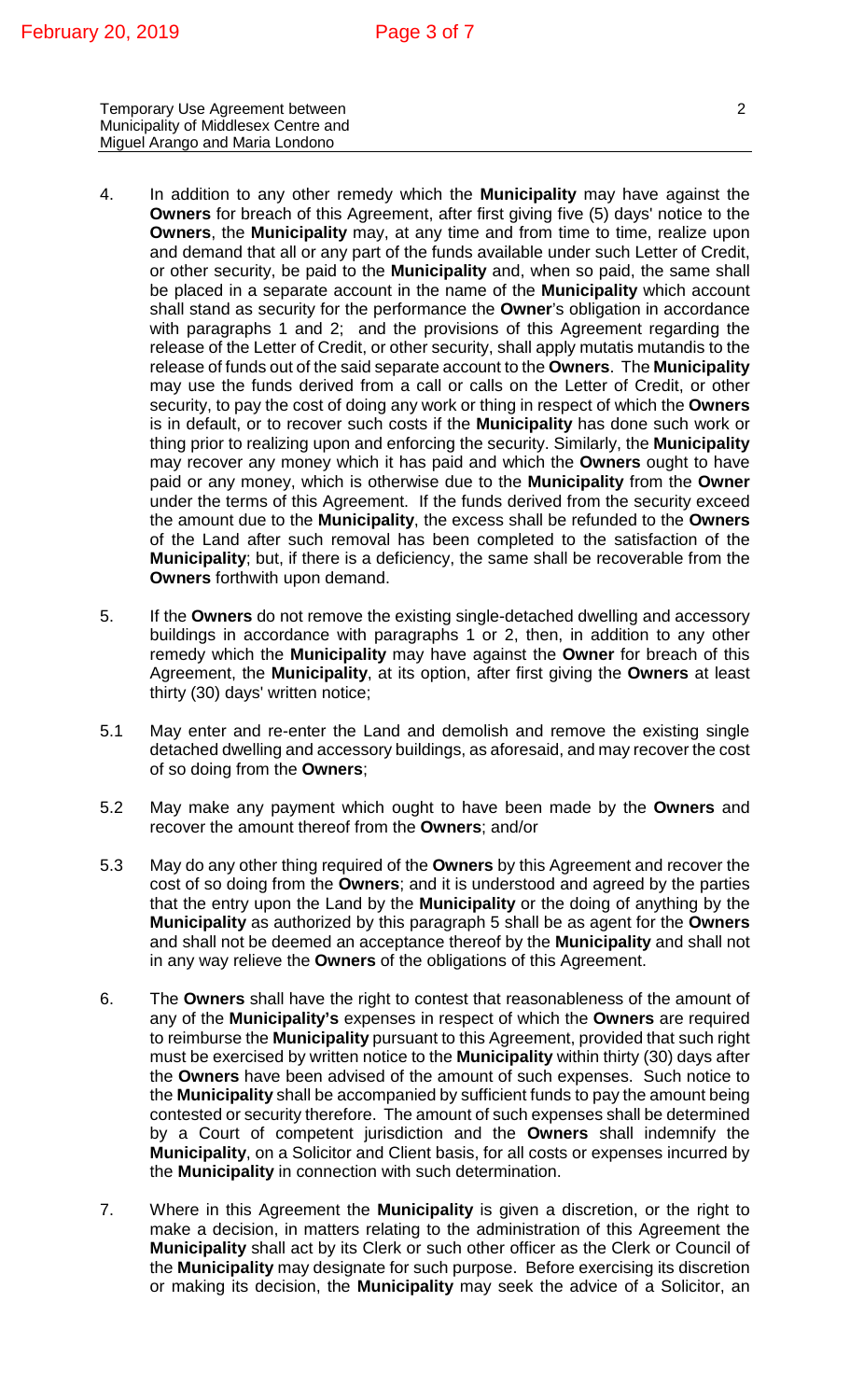Temporary Use Agreement between 33 Municipality of Middlesex Centre and Miguel Arango and Maria Londono

Engineer, a Planner or other consultant as may be relevant to the matter in respect of which the discretion is to be exercised or the decision to be made.

- 8. Every provision of this Agreement by which the **Owners** are obliged in any way shall be deemed to include the words, "at the expense of the **Owners**" unless the context specifically otherwise requires.
- 9. In the event that there are monies due from the **Owners** to the **Municipality** which have not been paid within fifteen (15) days after demand thereof by the **Municipality**, interest shall be payable on the amount due at the rate of twelve (12%) percent per annum calculated from the date of demand; and the amount due together with interest thereon shall constitute a lien upon the Land.
- 10. The **Owners** shall not call into question, directly or indirectly, in any proceedings whatsoever, in law or in equity, or before any administration tribunal, the right of the **Municipality** to enter into this Agreement or to enforce each and every term, covenant and condition herein contained and this Agreement shall be pleaded as an estoppel against the **Owners** in such proceedings.
- 11. Time shall be of the essence hereof in all respects; and the right of the **Municipality** to require strict performance by the **Owners** of any and all obligations imposed upon it hereunder shall not be affected in any way by any previous waiver, forbearance or course of dealing.
- 12. Any notice, request, order, demand, certificate or any other communication required or permitted to be given under this Agreement shall be in writing and, unless some other method of giving the same is accepted by the person to whom it is given, shall he given by registered mail or by being delivered to the person to whom it is to be given at the appropriate address set out below, or such other address as may be furnished by such person, and shall be effective at the time of delivery thereof or, if mailed shall be deemed effective four (4) days after the date of mailing thereof unless at any time during such four days there is a strike or other labour disruption of the postal service at either the point of mailing or the place of delivery, in which event, delivery by mail shall be deemed effective when actually received by the addressee; and any such communication may be delivered or mailed to:

Miguel Arango and Maria Londono 22622 Jury Road, RR 3 Komoka, Ontario N0L 1R0

and in the case of the **Municipality** shall be as follows:

Municipality of Middlesex Centre 10227 Ilderton Road, RR 2 Ilderton, Ontario N0M 2A0 Attention: Clerk

13. If any provision of this Agreement shall be found or declared by a Court of competent jurisdiction to be invalid, unenforceable or *ultra vires* the **Municipality**, then such provision shall conclusively be deemed to be severable and the remainder of this Agreement, *mutatis mutandis*, shall be and remain in full force and effect.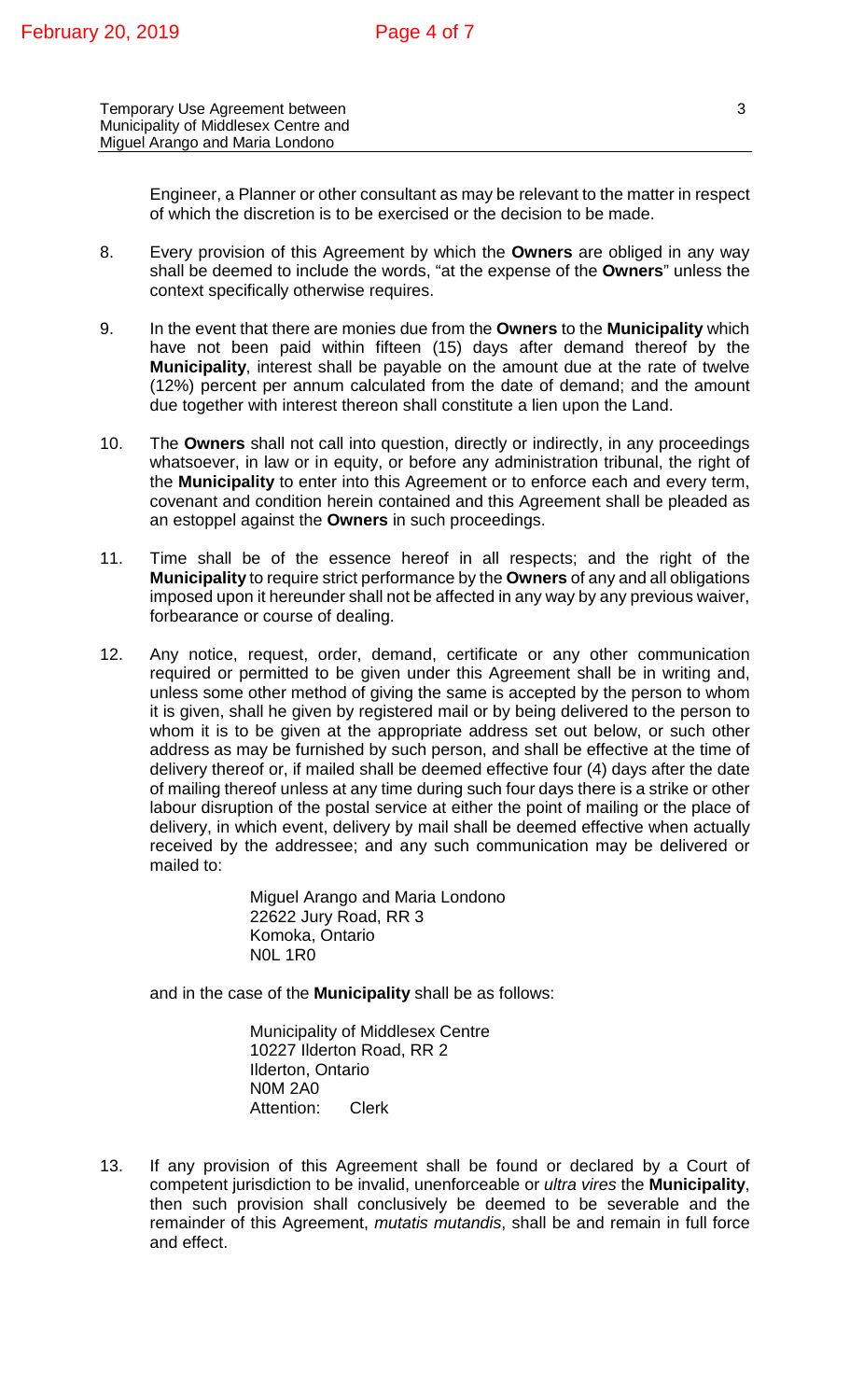Temporary Use Agreement between 44 Municipality of Middlesex Centre and Miguel Arango and Maria Londono

- 14. In this Agreement, unless the contrary intention appears, words importing only singular number or masculine gender shall include persons, parties or things of the same kind than one and the feminine and neuter gender; and if there be more than one **Owner**, including any subsequent owners of the **Land**, the covenants of such **Owner** shall be joint and several.
- 15. The covenants, agreements, conditions and undertakings herein contained on the part of the **Owners** shall run with the **Land** and shall be binding upon the **Owners** and upon the **Owner**'s successors and assigns, as owners and occupiers of the **Land** from time to time and shall be appurtenant to the adjoining highways in the ownership of the appropriate authority; and this Agreement shall endure to the benefit of and be binding upon the appropriate authority and its successors and assigned.

IN WITNESS WHEREOF the **Owners** have hereunto set their hand and seal, and the **Municipality** has hereto affixed its corporate seal under the hands of its duly authorized officers.

| SIGNED, SEALED AND DELIVERED                                                     |                            |
|----------------------------------------------------------------------------------|----------------------------|
|                                                                                  | Miguel Arango              |
| Authorized by By-law 2019-023<br>of Council on the<br>20th day of February, 2019 | Maria Londono              |
|                                                                                  | Aina DeViet<br>Mayor       |
|                                                                                  | Ann Wright<br><b>Clerk</b> |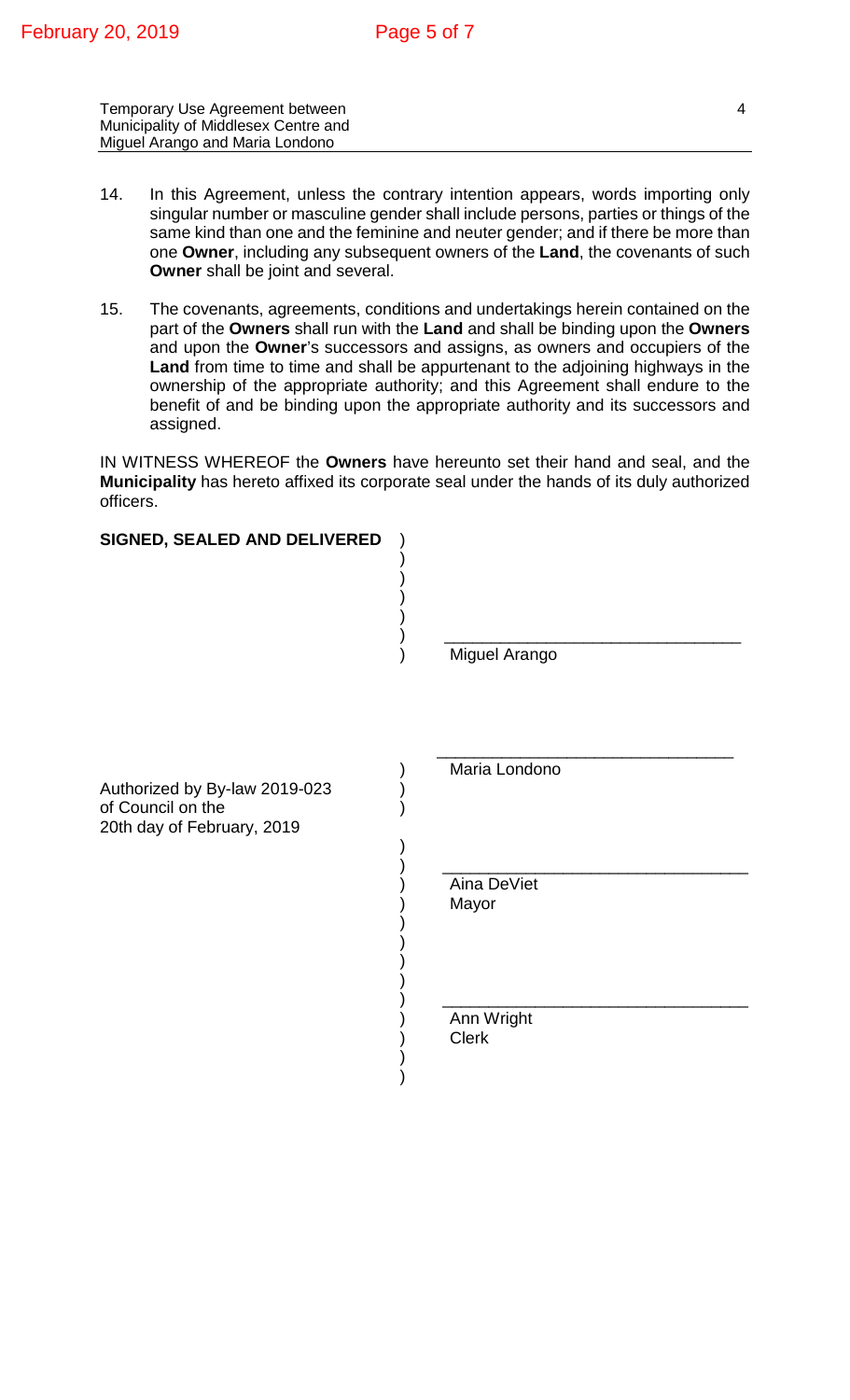#### **SCHEDULE "A"**

#### **TO**

#### **TEMPORARY USE AGREEMENT**

**B E T W E E N:**

## **MUNICIPALITY OF MIDDLESEX CENTRE**

OF THE FIRST PART

#### - and -

## **MIGUEL ARANGO AND MARIA LONDONO**

OF THE SECOND PART

## **The** "**Land"**

**ALL AND SINGULAR** that certain parcel or tract of land and premises situate, lying and being in the Municipality of Middlesex Centre, (geographic Township of Lobo), in the County of Middlesex and being composed of:

> Part of Lot 13, Concession 2 (geographic Township of Lobo) Part 1, Reference Plan 33R-8411 Municipality of Middlesex Centre